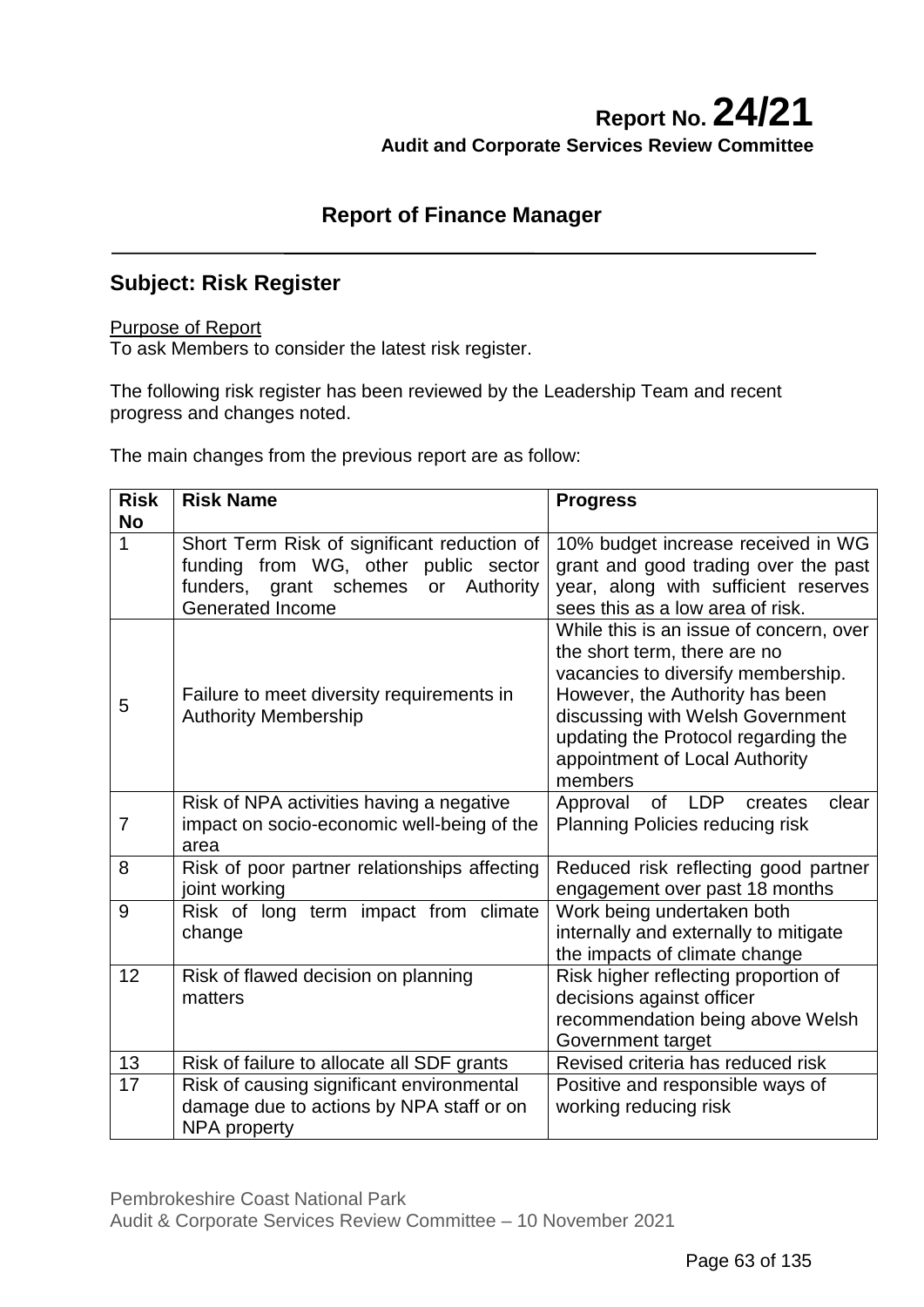| 33 | Impact of Brexit                             | Limited short term impact, however, |
|----|----------------------------------------------|-------------------------------------|
|    |                                              | longer term impacts being monitored |
| 34 | <b>Breach of Data Protection Regulations</b> | Appointment of new DPO and agreed   |
|    |                                              | work programme has reduced risk     |
| 37 | Ash Die Back disease is now widespread       | Policy and work programme agreed    |
|    | within the National Park, including on our   | and being implemented               |
|    | Estate.                                      |                                     |
| 42 | Changes to the IT system with the            | New risk added to reflect major     |
|    | introduction of Microsoft 365                | changes in IT system                |

## **Recommendation Members are asked to consider and comment on the risk register.**

Background Documents **None** 

*(For further information, please contact Richard Griffiths) Author: Richard Griffiths*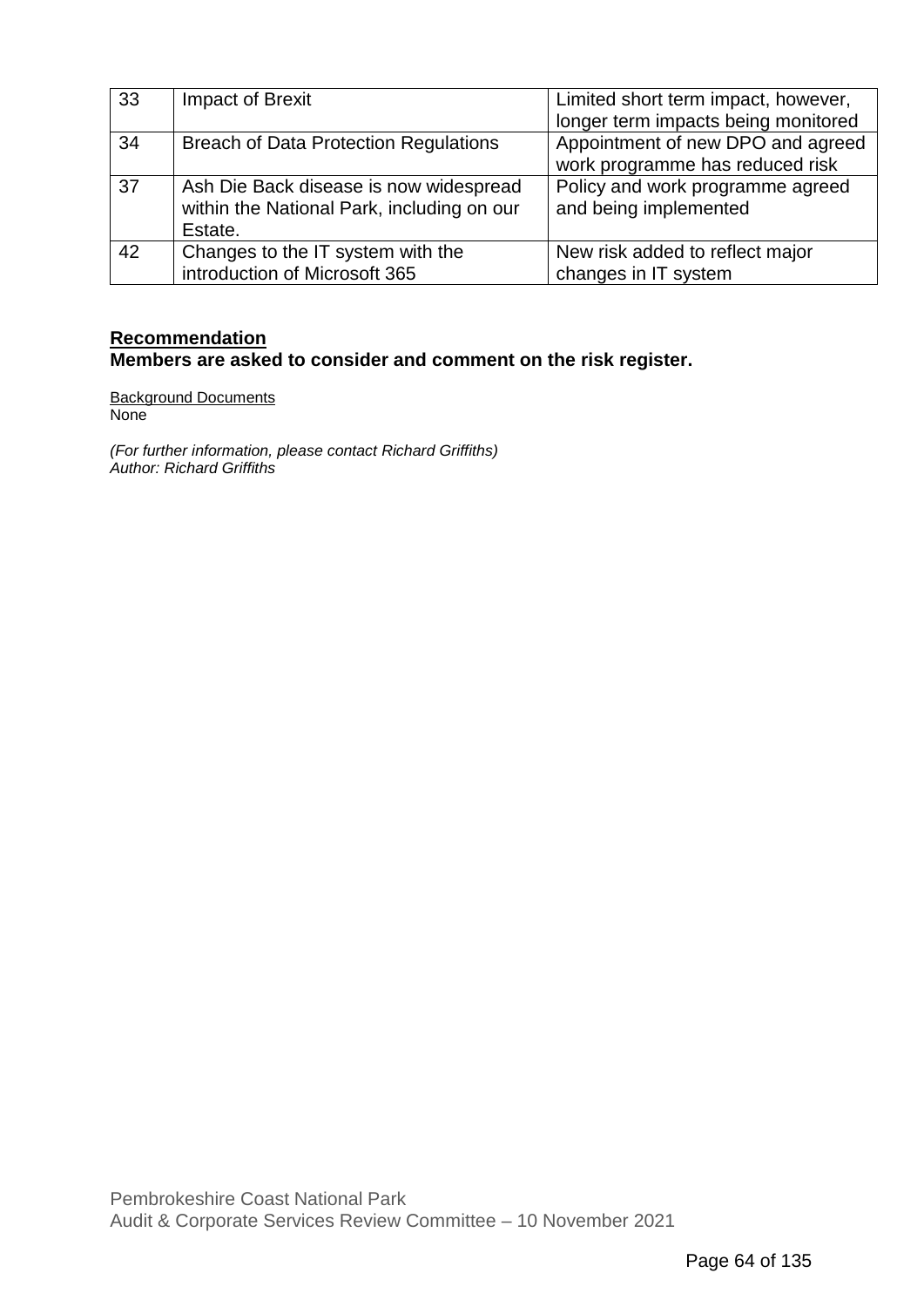#### **PCNPA - AUTHORITY RISK REGISTER - October 2021**

|                         |                                                                                                                                                                 |             |                | <b>Inherent risk</b> |                |                                                                                                                                                                                                                                                | <b>Residual risk</b> |                         |                 |                                                                                                                                                               |                            |                                                                                                                                                                        |
|-------------------------|-----------------------------------------------------------------------------------------------------------------------------------------------------------------|-------------|----------------|----------------------|----------------|------------------------------------------------------------------------------------------------------------------------------------------------------------------------------------------------------------------------------------------------|----------------------|-------------------------|-----------------|---------------------------------------------------------------------------------------------------------------------------------------------------------------|----------------------------|------------------------------------------------------------------------------------------------------------------------------------------------------------------------|
|                         | <b>RISK</b>                                                                                                                                                     | Type        | Likelihood     | Impact               | Risk           | <b>Mitigation</b>                                                                                                                                                                                                                              | Likelihood           | Impact                  | Risk            | Control/ monitoring                                                                                                                                           | <b>Trend this</b><br>atr   | <b>Progress Update</b>                                                                                                                                                 |
|                         | Short Term Risk of significant reduction of funding from<br>WG, other public sector funders, grant schemes or<br>Strategic<br><b>Authority Generated Income</b> |             | $\overline{2}$ |                      |                | Planned cost reduction, budget planning, increase local income and other<br>external funding                                                                                                                                                   |                      |                         |                 | Budget management & project financial<br>planning                                                                                                             |                            | Current budget approved                                                                                                                                                |
| $\overline{2}$          | Medium to Long Term Risk of significant reduction of<br>funding from WG, other public sector funders, or grant<br>Strategic<br>schemes                          |             | -3             |                      | 12             | Planned cost reduction, budget planning, increase local income and other<br>external funding                                                                                                                                                   | 3                    |                         | $\overline{q}$  | Budget management & project financial<br>planning                                                                                                             | and a<br>$\Leftrightarrow$ | No indication of future grant levels                                                                                                                                   |
| $\overline{\mathbf{3}}$ | Risk of failing to comply with current legislation<br>Strategic                                                                                                 |             | 2              | $\overline{2}$       | $\overline{4}$ | Policies in place, assessment by Audit Wales, reporting to review committees                                                                                                                                                                   | $\mathbf{1}$         | $\overline{2}$          |                 | Performance reports to Members,<br>monitoring legislation                                                                                                     | $\Leftrightarrow$          | Monitoring of the renewal corporate<br>documents and polices undertaken by<br>leadership team                                                                          |
| 4                       | Not being able to delivery on the targets laid down by<br>Strategic/<br>the Welsh Government's "Valued & Resilient" priorities<br>for AONBs and NPs.            | operational | $\overline{2}$ | $\overline{2}$       | $\overline{4}$ | Currently on track                                                                                                                                                                                                                             |                      | 2                       |                 | Activities included in Corporate and<br>Resources Plan and regular engagement<br>with Welsh Government                                                        | $\Leftrightarrow$          | All Designated Landscapes are undertaking a<br>review to see how we have delivered against<br>V and R. Welsh Government may review the<br>document after May election. |
| -5                      | Failure to meet diversity requirements in Authority<br>Strategic<br>Membership                                                                                  |             |                | -2                   |                | No current vacancies, organise mentoring and promotional activities prior to<br>next round of Welsh Government appointments                                                                                                                    | 1                    | 1                       |                 | Engagement with Welsh Government to<br>seek to attract diverse candidates for<br>future vacancies                                                             |                            | No current opportunities to recruit new<br>members                                                                                                                     |
| 6                       | Risk of failing to maintain high levels of governance<br>Strategic                                                                                              |             | $\overline{2}$ |                      |                | Member & officer training, work to achieve Advanced Members' Charter,<br>egister of interests                                                                                                                                                  | $\overline{2}$       | 2                       |                 | No negative audit reports from Audit<br>Wales & internal audit or ombudsman<br>investigations                                                                 | $\Leftrightarrow$          | Members' development strategy approved by<br>NPA and planned to submitted to WLGA in<br>June 2021                                                                      |
|                         | Risk of NPA activities having a negative impact on socio-<br>Strategic<br>economic well-being of the area                                                       |             | 2              | -3                   | 6              | LDP outlines polices for development                                                                                                                                                                                                           | $\overline{2}$       | 2                       |                 | Membership of PSB, liaison with Visit<br>Pembrokeshire and other groups                                                                                       | $\mathbf u$                | Membership of PSB and Pembrokeshire<br>Business Panel, financial and in-kind support<br>provided for Visit Pembrokeshire and support                                   |
| 8                       | Risk of poor partner relationships affecting joint working Strategic                                                                                            |             | 2              | $\overline{2}$       |                | Many examples of joint/shared working in place. Discussions with PCC, NRW<br>and other NPAs to review opportunities                                                                                                                            | $\mathbf{1}$         | 1                       |                 | Reporting to NPA                                                                                                                                              |                            | Greater involvement with PSB on Future<br>Generations and other matters.                                                                                               |
| 9                       | Risk of long term impact from climate change<br>Strategic                                                                                                       |             | $\overline{a}$ |                      | 16             | Participation in the Public Service Board's climate risk assessment and Authority<br>as agreed Climate Change Action Plan                                                                                                                      | 3                    |                         | 12 <sub>1</sub> | <b>Monitor impact</b>                                                                                                                                         | $\Leftrightarrow$          | High level PSB Group set up to develop plan<br>for Climate Change Adaptation and two<br>projects funded by SLSP to guide work of the                                   |
| 10                      | Risk of disease or invasive species damaging biodiversity Strategic                                                                                             |             | $\overline{2}$ |                      | 6              | NPA has some impact/control outside own property through its Invasive<br>Species project                                                                                                                                                       | $\overline{2}$       | 2                       | $\overline{4}$  | Invasive species project monitoring                                                                                                                           | $\Longleftrightarrow$      | Invasion species project monitoring issues                                                                                                                             |
| 11                      | Risk of significant damage due to bad weather<br>Financial                                                                                                      |             | $\overline{2}$ |                      |                | Regular Building and Site Inspections, Tree Policy, Adaptations made to<br>vulnerable structures, Monitoring                                                                                                                                   | 2                    |                         | -6              | Monitor and review properties etc.                                                                                                                            | $\Leftrightarrow$          | Use of Authority's reserves to repair storm<br>damaged                                                                                                                 |
| 12                      | Risk of flawed decision on planning matters<br>Financial                                                                                                        | Reputation/ | $\mathcal{D}$  |                      |                | Codes of practice & protocols. Members Charter. Member & staff training,<br>cooling-off period. Reserve in place to cover.                                                                                                                     | $\overline{2}$       |                         |                 | No. of approvals outside policy and<br>decisions against recommendation                                                                                       | $\Leftrightarrow$          | No recent changes                                                                                                                                                      |
| 13                      | Risk of failure to allocate all SDF grants                                                                                                                      | Operational | $\overline{2}$ |                      |                | Publicity, funding surgeries etc as required. New process for allocating funding<br>agreed in July 2020, with clearer application deadlines                                                                                                    |                      | $\overline{\mathbf{1}}$ |                 | Monitor funding and claims                                                                                                                                    | ₩                          | SDF Panel meeting on a regular basis                                                                                                                                   |
| 14                      | Risk of not delivering on Corporate Objectives, due to<br>lack of staff capacity/skills as a result of new working<br>practices caused by Covid-19              | Operational | $\overline{2}$ |                      | 8              | Employee Opinion Survey Action Plan rolled out to address morale issues.<br>Remote Working Guidelines and Training for Managers. Looking at additional<br>seasonal recruitment to cover shortages and temporarily move staff into key<br>areas |                      | 2                       | $\overline{2}$  | New HR Strategy being developed and<br>support provided for staff. Flexible<br>working policy being revised to support<br>staff in a new working environment. | $\Longleftrightarrow$      | Work and Wellbeing reviews introduced<br>spring 2021                                                                                                                   |
| 15                      | Risk of major incident affecting or involving NPA staff<br>Strategic<br>and resources                                                                           |             | $\overline{2}$ | $\overline{2}$       | -4             | Monitor special events. Response plan in place. In contact with other agencies                                                                                                                                                                 | 1                    | $\overline{2}$          | -2              | Monitoring                                                                                                                                                    | $\Leftrightarrow$          | Following a review by Audit Wales in spring 2020<br>the Business Continuity plans are to be updated by<br>December 2021                                                |
| 16                      | Risk of loss of major NPA operational building due to fire<br>Operation<br>or other damage                                                                      |             |                |                      |                | All buildings well maintained. Security & fire alarm systems in place. Annual<br>Fire Safety Risk Assessment on all Buildings. Insurance to cover some costs                                                                                   | 1                    | 2                       | -2              | Annual inspections                                                                                                                                            | $\Leftrightarrow$          | No recent changes                                                                                                                                                      |
| 17                      | Risk of causing significant environmental damage due to<br>Reputation<br>actions by NPA staff or on NPA property                                                |             |                | -3                   |                | Risk assessments for operation and location in place, staff training.                                                                                                                                                                          | 1                    | -1                      |                 | Incident reporting & monitoring by H&S<br>group and CMT.                                                                                                      | $\Leftrightarrow$          | IOSH training course completed.                                                                                                                                        |
| 18                      | Risk of major IT failure or virus attack etc<br>Operation                                                                                                       |             |                |                      | <b>16</b>      | Daily backup of data. Backup email server in place. Disaster recovery facilities<br>in place on second site. Security updates installed as soon as available. Critical<br>dependence on small number of key staff.                             | 2                    |                         |                 | Monitor back up procedures and<br>security logs. Review staff skills.                                                                                         | $\Longleftrightarrow$      | Leadership Team agreed the appointment of<br>another member of the IT department in<br>June 2021 and introduce Office 365                                              |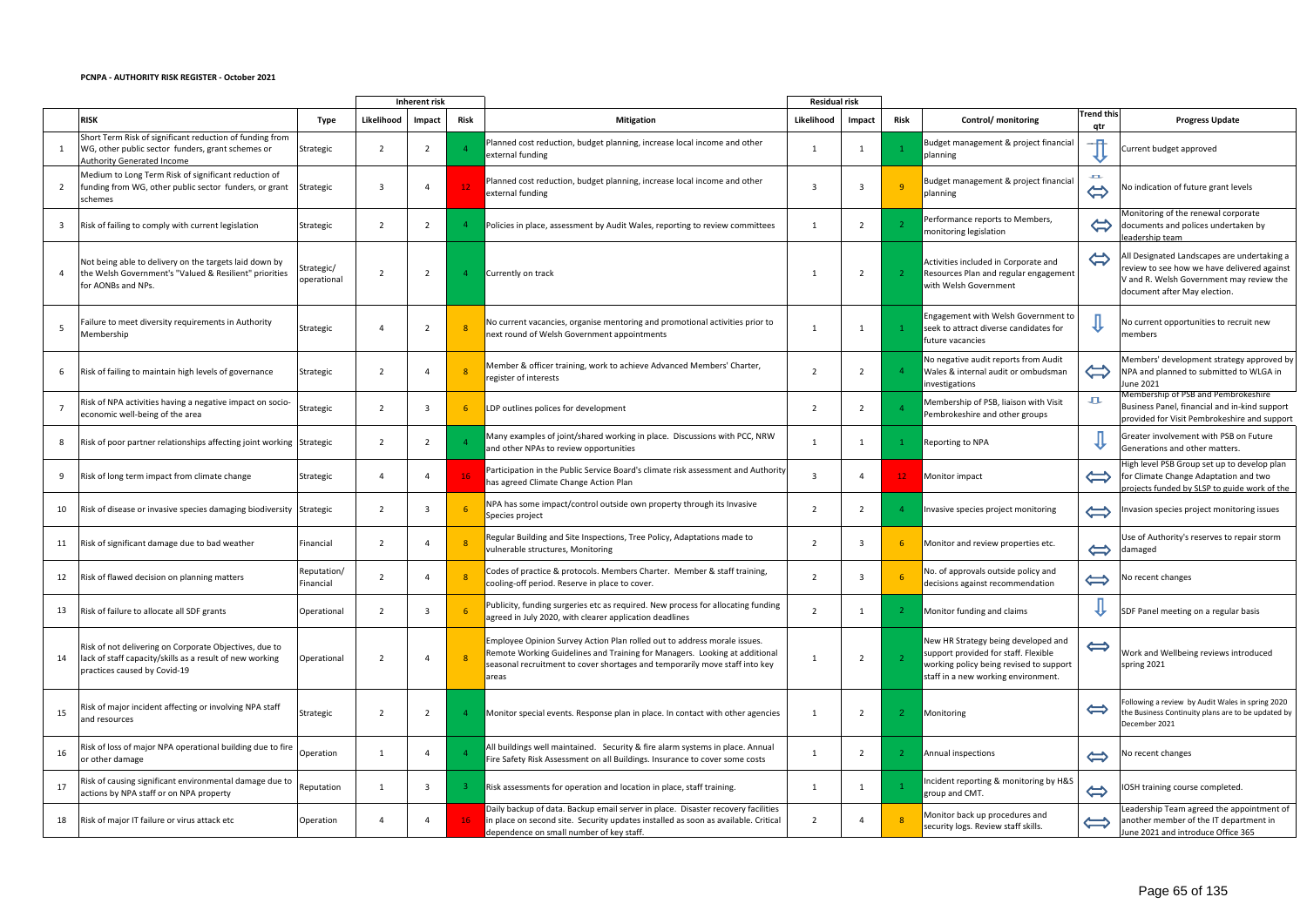|    |                                                                                                                                                |                                          |                         | <b>Inherent risk</b> |             |                                                                                                                                                                                                                                                                              | <b>Residual risk</b> |                |                |                                                                                                                                                                                                                                                          |                          |                                                                                                  |
|----|------------------------------------------------------------------------------------------------------------------------------------------------|------------------------------------------|-------------------------|----------------------|-------------|------------------------------------------------------------------------------------------------------------------------------------------------------------------------------------------------------------------------------------------------------------------------------|----------------------|----------------|----------------|----------------------------------------------------------------------------------------------------------------------------------------------------------------------------------------------------------------------------------------------------------|--------------------------|--------------------------------------------------------------------------------------------------|
|    | <b>RISK</b>                                                                                                                                    | Type                                     | Likelihood              | Impact               | Risk        | <b>Mitigation</b>                                                                                                                                                                                                                                                            | Likelihood           | Impact         | Risk           | Control/ monitoring                                                                                                                                                                                                                                      | <b>Trend this</b><br>atr | <b>Progress Update</b>                                                                           |
| 19 | Risk of failure of phone system                                                                                                                | Operational                              | $\overline{2}$          |                      | -6          | Maintenance contract in place and mobile phone network as backup                                                                                                                                                                                                             | 2                    |                |                | Work undertaken to install new cross<br>Authority phone system                                                                                                                                                                                           |                          | No recent changes                                                                                |
| 20 | Risk of loss of key documents                                                                                                                  | Financial                                | 2                       | $\overline{2}$       |             | Key documents in fire safe, copies made, many also electronic copies.                                                                                                                                                                                                        | 2                    | 1              | $\mathbf{2}$   | Staff training and awareness.                                                                                                                                                                                                                            |                          | Full access to buidings currently available.                                                     |
| 21 | Risk of inaccurate GIS and other data for decision making Operational                                                                          |                                          | $\overline{2}$          |                      | $6^{\circ}$ | Software now in place to control data quality, including FME software                                                                                                                                                                                                        | 1                    | 2              | $\overline{2}$ | Review data standards                                                                                                                                                                                                                                    | $\Longleftrightarrow$    | Staff training undertaken                                                                        |
| 22 | Risk of failure to maintain performance of DM service                                                                                          | Operational                              | $\overline{2}$          |                      |             | New systems and procedures in place, staff training. Outsourcing used for peak<br>workloads                                                                                                                                                                                  | $\overline{2}$       | $\overline{2}$ | $\overline{4}$ | Monitor & report performance                                                                                                                                                                                                                             | ₩                        | 82% of all planning applications determined<br>within time periods required ytd.                 |
| 23 | Failure to meet affordable housing targets                                                                                                     | Strategic                                | 2                       |                      | 8           | Affordable housing policies have been amended in new LDP                                                                                                                                                                                                                     | $\overline{2}$       | -2             | $\overline{4}$ | Monitoring                                                                                                                                                                                                                                               | $\Longleftrightarrow$    | Continue monitoring - number of applications<br>approved and refused.                            |
| 24 | Risk of failure to manage conservation sites to achieve<br>service standard                                                                    | Operational                              | 2                       | 2                    |             | Sites monitored annually, management plans reviewed                                                                                                                                                                                                                          | 2                    | -1             |                | Regular monitoring                                                                                                                                                                                                                                       | $\Leftrightarrow$        | Bids for additional funding regularly<br>submitted.                                              |
| 25 | Risk of failure to meet service standard for RoWs                                                                                              | Operational                              | $\overline{2}$          | $\overline{2}$       |             | Annual condition inspection of Coast Path, Inland ROW and Bridge inspection<br>using digital inspection App. Standard Operating Procedure for Bridge<br>nspections                                                                                                           | $\overline{2}$       | 1              |                | Resource constraints have meant we<br>now able inspect the PROW network on<br>a 4 year cycle as oppose to the 3 year<br>cycle.                                                                                                                           | $\Leftrightarrow$        | No recent changes                                                                                |
| 26 | Risk of failing to meet Carew Castle long term lease<br>obligations and maintenance especially on causeway and Operational<br>castle stonework |                                          | $\overline{2}$          |                      |             | Regular inspections and maintenance actions. 60+ years remain on lease.                                                                                                                                                                                                      | 2                    |                |                | Annual work programme. Emergency<br>works completed quickly                                                                                                                                                                                              | $\Leftrightarrow$        | No recent changes                                                                                |
| 27 | Incident due to failure to adequately maintain and repair<br>paths, sites and properties                                                       | Financial                                | $\overline{2}$          |                      |             | Adoption of Visitor Safety Strategy, Annual Building Inspection and Risk<br>Assessments of all sites. Regular maintenance programme. Reports from public<br>and Coast Guard                                                                                                  | $\overline{2}$       |                |                | Annual Inspection, Implementation of<br>annual work programme Emergency<br>works completed quickly, Incidents                                                                                                                                            | $\Leftrightarrow$        | No recent changes                                                                                |
| 28 | Incident due to falling trees or branches in our property                                                                                      | Financial                                | $\overline{2}$          |                      |             | Updated Tree Policy, Annual Inspections, Tree Management, Independent<br>Inspection every 3 years, Staff trained to Level 2 Tree Inspection, Weather<br>event protocols                                                                                                      | 2                    |                |                | Implementation of annual work<br>programme. Site assessment reports                                                                                                                                                                                      | $\Leftrightarrow$        | No recent changes                                                                                |
| 29 | Incident due to driver error/increased vehicle faults as<br>the fleet is ageing.                                                               | inancial /<br>Operational                | $\overline{2}$          |                      | -6          | All vehicles maintained to manufacturers recommendations. Vehicles checked<br>or roadworthiness. Driver licence and vehicle documentation checked. Staff<br>driving assessed. Staff training. Decision made to renew fleet and ensure no<br>vehicle is more that 7 years old |                      | 3              |                | Regular vehicle checks. Annual check of<br>drivers' licences. Accidents involving<br>Authority vehicles reported to H&S<br>group.                                                                                                                        | $\Leftrightarrow$        | A number of vehicles will be replaced in<br>2021/22                                              |
| 30 | Incident caused by or to staff, volunteers or sevices users Financial                                                                          |                                          | 2                       |                      |             | Risk assessment for operation and location. Staff training. £25m public liability<br>insurance. Adequate briefing for each volunteer event                                                                                                                                   | $\overline{2}$       |                |                | Review of risk assessments. Review of<br>staff training requirements. Incidents<br>reported.                                                                                                                                                             | $\Longleftrightarrow$    | No recent changes                                                                                |
| 31 | Incident caused by faulty merchandise, food etc<br>provided by NPA                                                                             | Financial                                | $\overline{2}$          |                      |             | Reliable supply sources. Merchandise group monitors products. £25m public<br>liability insurance                                                                                                                                                                             | 2                    |                |                | Incidents reported                                                                                                                                                                                                                                       | $\Longleftrightarrow$    | No recent changes                                                                                |
| 32 | Incident caused by livestock managed by NPA                                                                                                    | Financial                                | $\overline{2}$          |                      |             | Risk assessment for operation and location, Staff training, £25m public liability<br>insurance                                                                                                                                                                               |                      | $\overline{2}$ |                | Incidents reported to H&S officer                                                                                                                                                                                                                        | $\Longleftrightarrow$    | Audit undertaken under taken by internal<br>safeguarding leads                                   |
| 33 | Impact of BREXIT                                                                                                                               | Strategic/<br>Financial /<br>Operational | $\overline{\mathbf{3}}$ |                      | -9          | The full impact of funding and legislative changes on the Authority are<br>unknown.                                                                                                                                                                                          | $\overline{2}$       |                | -8             | The longer term significance of the<br>brexit decision will be constantly<br>eviewed                                                                                                                                                                     |                          | The Authority is represented on Welsh<br>Government panels to review impact of<br><b>BREXIT.</b> |
| 34 | Breach of Data Protection Regulations                                                                                                          | Strategic/<br>Financial /<br>Operational | $\overline{2}$          | -4                   | -8          | Training programme to ensure compliance amongst members and officers                                                                                                                                                                                                         | 2                    | $\overline{2}$ |                | Detailed work schedule prepared with<br>target dates and assigned<br>responsibilites. The Authority has<br>appointed a Data Protection Officer and<br>assess where this role will sit within the<br>Authority's structure and governance<br>arrangements | ₩                        | Carrying out data audit across Authority.                                                        |
| 35 | Conservation burning could result in property being<br>destroyed                                                                               | Strategic/<br>Financial /<br>Operational | $\overline{z}$          |                      | 8           | Risk assessment undertaken for operation and location. Best practice adopted<br>and staff sufficiently trained                                                                                                                                                               | 1                    |                | $\Delta$       | Review of risk assessments. Incidents<br>reported.                                                                                                                                                                                                       | $\Longleftrightarrow$    | No recent changes                                                                                |